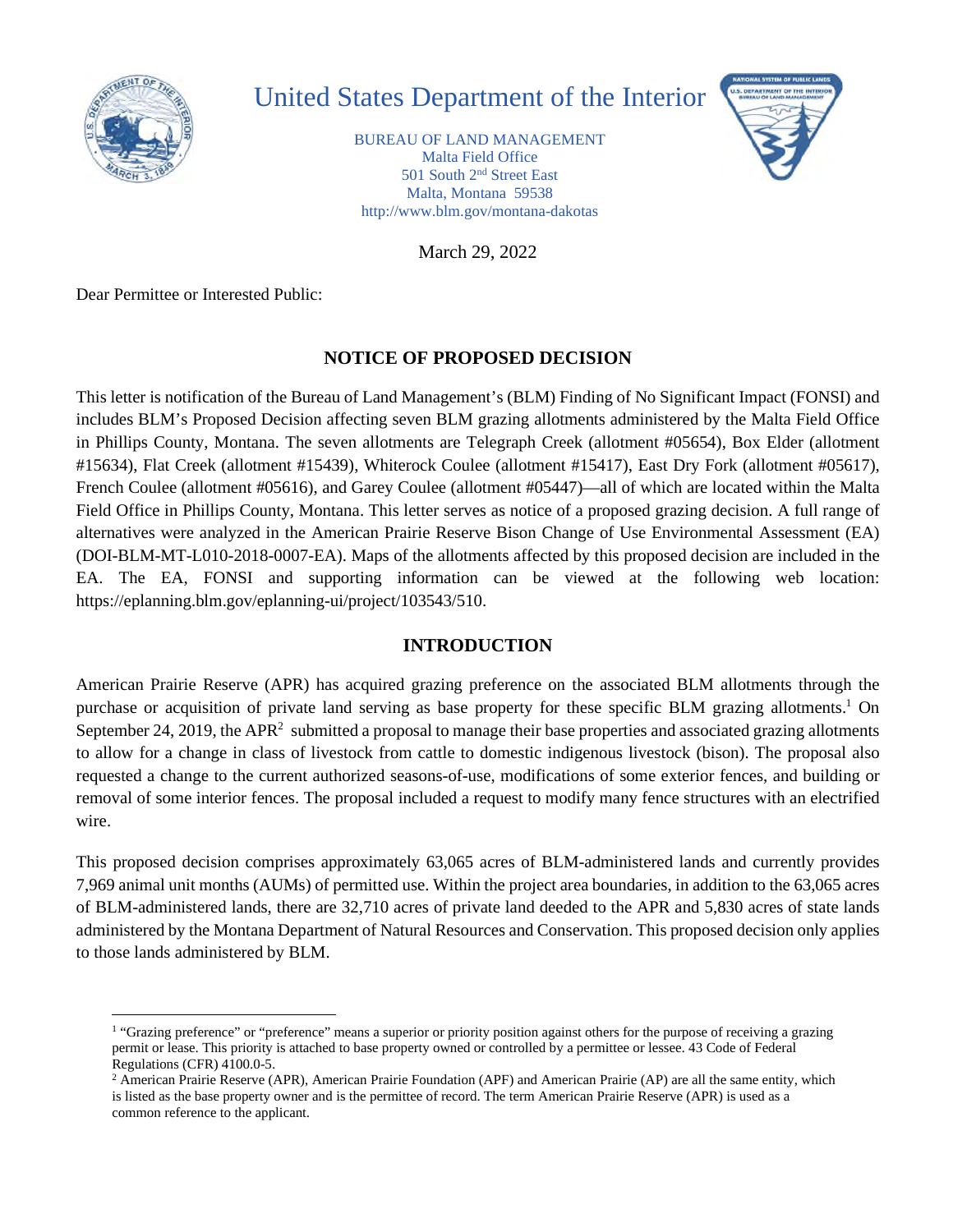Prior to preparation of the EA, the public was notified of APR's proposed action on ePlanning and through a news release on March 21st, 2018, announcing a public scoping period from April 9th to May 9th, 2018. The news release also provided notice of a series of four BLM-hosted in-person open house-style public meetings, which were held on April 9th and 12th, 2018, in four communities in north-central Montana: Winnett, Winifred, Malta and Glasgow. Following publication of the preliminary EA on July 1st, 2021, BLM received requests for a comment period extension; therefore, the comment period was extended from 60-days to 90-days and closed September 28, 2021. One virtual public meeting was held on July 21st, during which BLM staff described the proposed action, provided instruction on submitting comments on the EA, and accepted verbal public comments. Throughout the duration of the public comment period, BLM received comments primarily through the comment mechanism that was provided on the project website. Comments were also received by mail. Several revisions to the EA were made based on public comments received, and an additional report detailing these changes, as well as BLM's response to public comments received during this period, is provided on the project website.

#### **ALTERNATIVES CONSIDERED**

Four alternatives were presented in the EA: Alternative A, (No Action Alternative) which represents the continuation of current management and conditions that would persist if the proposal were not approved; Alternative B (Applicant Proposed Alternative); Alternative C, an alternative combining the applicant's proposal (bison grazing) with the current management practices (grazing management and season of use); and Alternative D (No Grazing), which identifies land acreages within the allotments be devoted to a public purpose, precluding any sort of livestock grazing. A complete rationale for alternative selection is described below.

#### **PROPOSED DECISION**

The Selected Alternative is a combination of Alternative B and Alternative C as described in the American Prairie Reserve Bison Change of Use Environmental Assessment (EA) (DOI-BLM-MT-L010-2018-0007-EA).

It is my proposed decision to implement Alternative B for Telegraph Creek (05654), Box Elder (15634), Flat Creek (15439), and Whiterock Coulee (15417) Allotments. Alternative C is selected for French Coulee (05616), East Dry Fork (05617) and Garey Coulee (05447) Allotments.

Alternative B for the Telegraph Creek (05654), Box Elder (15634), Flat Creek (15439), and Whiterock Coulee (15417) Allotments will be implemented as described in Section 2.3 in the American Prairie Reserve Bison Change of Use Environmental Assessment (EA) (DOI-BLM-MT-L010-2018-0007-EA). Also, pursuant to Alternative B, renewed, 10-year term grazing authorizations will be offered to the APR with modified terms and conditions as described below, for a term of 10-years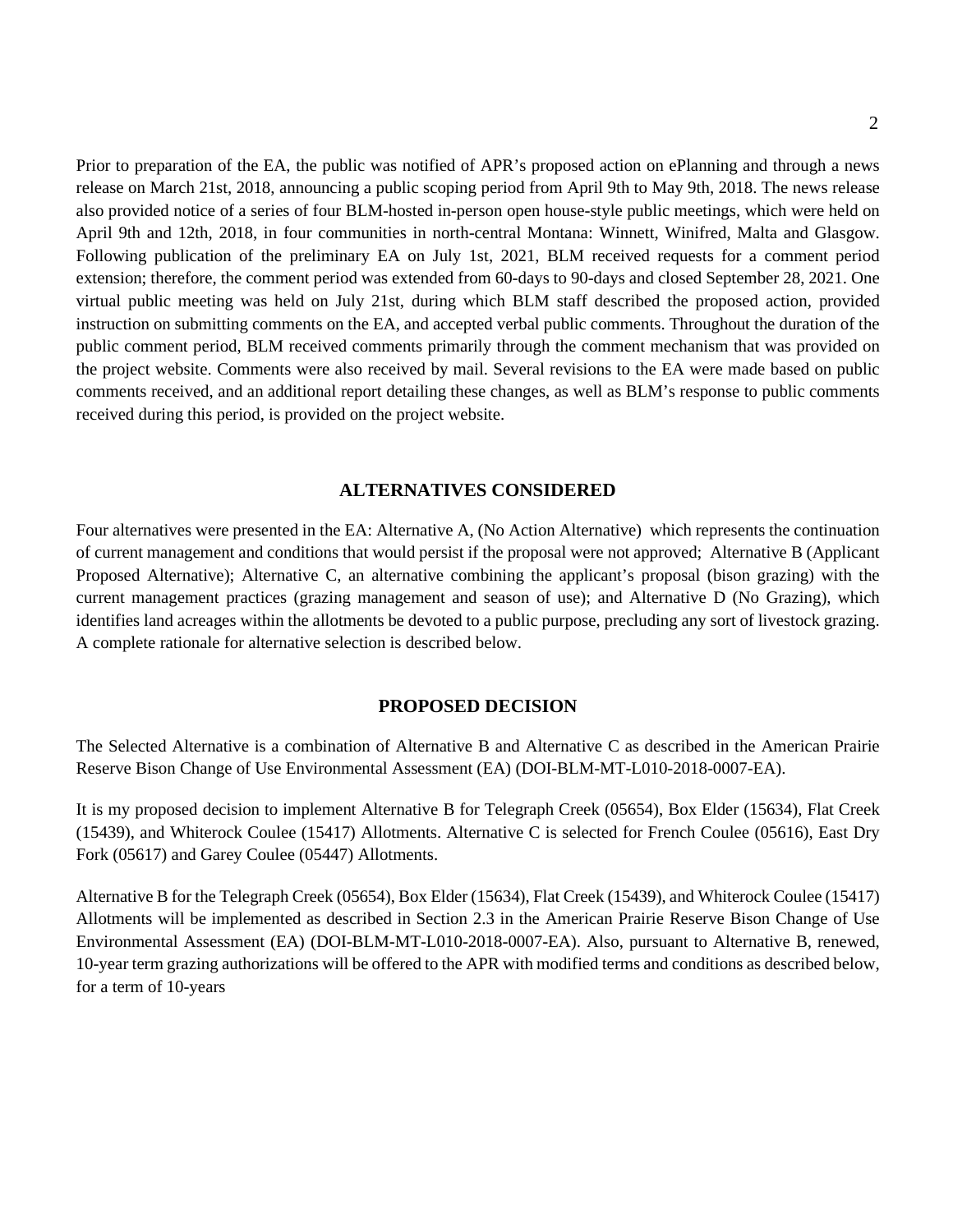#### **Telegraph Creek and Box Elder**

*Telegraph Creek Allotment 05654 (Authorization # 2501506; Current Authorization; No Change)* 

| <b>Authorization</b> | $#$ of<br><b>Livestock</b> | Kind of<br>Livestock | <b>Begin</b><br><b>Date</b> | End<br><b>Date</b> | $%$ Public<br>Land | <b>BLM</b><br><b>AUMs</b> |
|----------------------|----------------------------|----------------------|-----------------------------|--------------------|--------------------|---------------------------|
| Current/New          | -                          |                      | 3/1                         | 2/28               | 100                |                           |
|                      | 112                        |                      | 3/1                         | 2/28               | 100                | .344                      |

Implementing Alternative B will result in offering a renewed grazing authorization. The Telegraph Creek Allotment will remain fenced, and fences will be maintained in accordance with established Cooperative Range Improvement Agreements. One internal pasture fence will be removed so there would be three pastures, instead of four, on BLMadministered land. Please refer to Appendix A of the EA for details regarding locations of proposed fence removal. Season-of-use will remain as currently permitted,  $3/1 - 2/28$ .

*Box Elder Allotment 15634 (Authorization # 2500017; Current Authorization; No Change)* 

| <b>Authorization</b> | # of             | Kind of          | <b>Begin</b> | End  | $\%$ Public | BLM         |
|----------------------|------------------|------------------|--------------|------|-------------|-------------|
|                      | <b>Livestock</b> | <b>Livestock</b> | Date         | Date | Land        | <b>AUMs</b> |
| Current/New          | 235              |                  | 3/1          | 2/28 |             | .158        |

Implementing Alternative B will result in offering a renewed grazing authorization for the Box Elder Allotment. The construction of two fences will be authorized. One fence is between BLM and Charles M. Russell National Wildlife Refuge (CMR), and another fence between BLM and deeded lands. Please refer to Appendix A of the EA for details regarding locations of proposed construction. Season-of-use will remain as currently permitted,  $3/1 - 2/28$ .

#### **Flat Creek**

| <b>Authorization</b> | $#$ of           | Kind of          | <b>Begin</b> | End   | % Public | <b>BLM</b>  |
|----------------------|------------------|------------------|--------------|-------|----------|-------------|
|                      | <b>Livestock</b> | <b>Livestock</b> | <b>Date</b>  | Date  | Land     | <b>AUMs</b> |
| Current              |                  |                  | 3/1          | 2/28  | 100      |             |
|                      | 187              |                  | 5/1          | 11/15 | 100      | .222        |
| <b>New</b>           |                  | $C/I^5$          | 3/1          | 2/28  | 100      |             |
|                      | 203              |                  | 4/1          | 9/30  | 100      | 222         |

*Flat Creek Allotment 15439 (Authorization # 2504616)* 

Implementing Alternative B will authorize a change in season-of-use and kind of livestock use from cattle to cattle and/or bison. The grazing season will be authorized from 4/1 to 9/30, and from 3/1 to 2/28 on small custodial parcels. On the Flat Creek Allotment, one interior fence will be removed so there will be four pastures, instead of five, on BLM-administered land. Another small fence segment in proximity to deeded lands will be removed. Other interior and exterior fences may be modified by adding one electric wire. Please refer to Appendix A of the EA for details regarding locations of proposed fence removal and modifications. Changes in fencing will allow Flat Creek to be grazed as a four-pasture rest–rotation system where one pasture is rested each year and one pasture is deferred during the growing season each year. The rest and deferred pastures will be different each year of the 4-year cycle.

<sup>3</sup> I denotes species of authorized domestic livestock as indigenous (bison).

<sup>4</sup> C denotes the species of authorized domestic livestock as cattle.

<sup>5</sup> C/I denote species of authorized domestic livestock as cattle and/or indigenous (bison).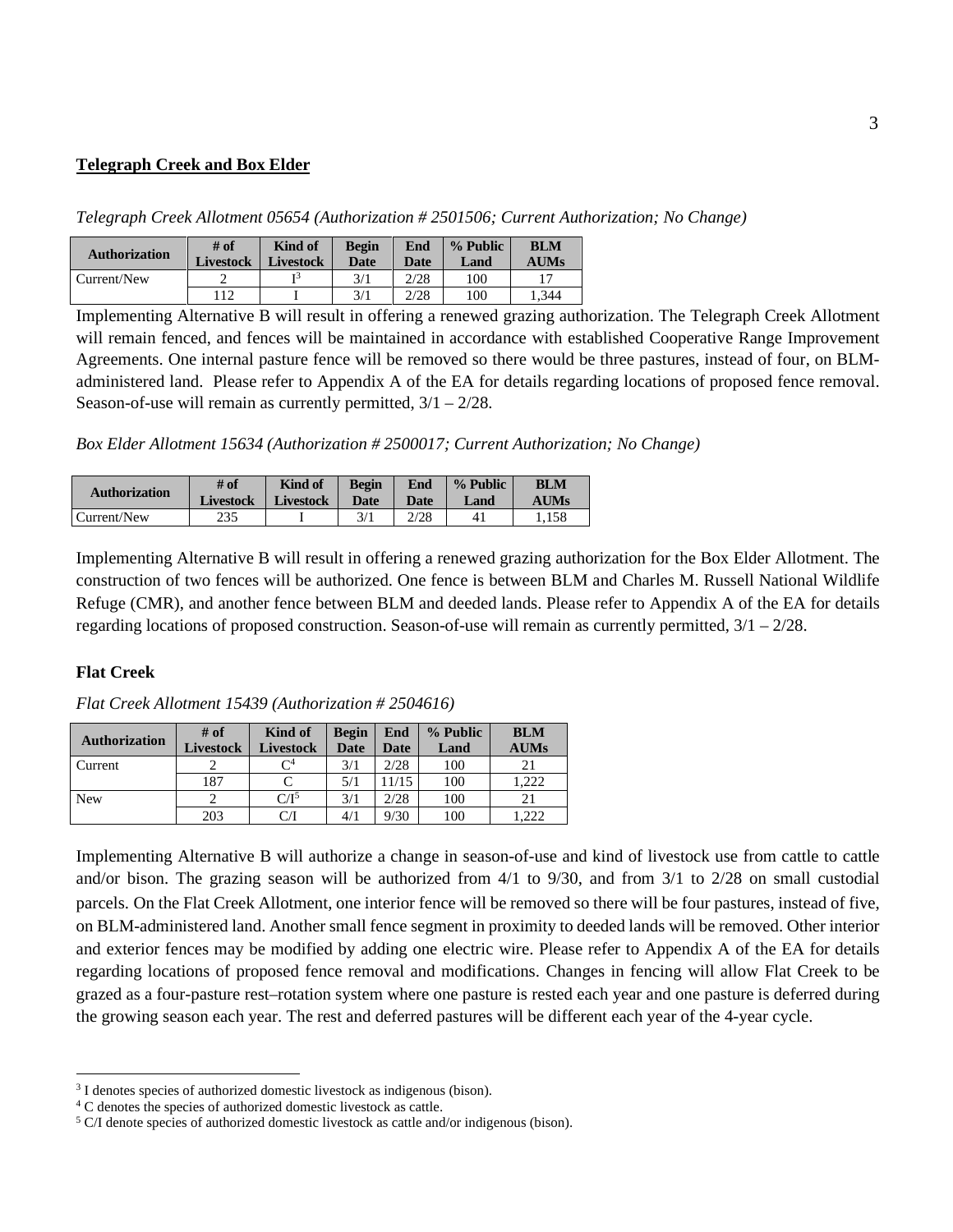### **Whiterock Coulee**

| <b>Authorization</b> | $#$ of<br><b>Livestock</b> | Kind of<br><b>Livestock</b> | <b>Begin</b><br><b>Date</b> | End<br>Date | % Public<br>Land | <b>BLM</b><br><b>AUMs</b> |
|----------------------|----------------------------|-----------------------------|-----------------------------|-------------|------------------|---------------------------|
| Current              | 16                         |                             | 3/1                         | 2/28        | 100              | 193                       |
|                      | 416                        |                             | 5/1                         | 10/31       | 74               | 1,862                     |
| <b>New</b>           | 16                         | CЛ                          | 3/1                         | 2/28        | 100              | 193                       |
|                      | 418                        | CЛ                          | 4/1                         | 9/30        | 74               | 1,862                     |

*Whiterock Coulee Allotment 15417 (Authorization # 2500511)* 

Implementing Alternative B will authorize a change in season-of-use and kind of livestock use from cattle to cattle and/or bison. The grazing season will be authorized from 4/1 to 9/30, and from 3/1 to 2/28 on small custodial parcels. Several interior fences will be removed creating three pastures, instead of four. Modification and reconstructions will occur to select interior and exterior fences by adding one electric wire. In addition, one fence will be constructed. Please refer to Appendix A of the EA for details regarding locations of proposed fence removal, modifications, construction, and reconstruction. Changes in fencing will allow the allotment to be grazed in a threepasture deferred rotation system where one pasture is deferred during the growing season each year.

It is my proposed decision to implement Alternative C for French Coulee (05616), East Dry Fork (05617) and Garey Coulee (05447) Allotments as described in Section 2.4 in the American Prairie Reserve Bison Change of Use Environmental Assessment (EA) (DOI-BLM-MT-L010-2018-0007-EA). Also, pursuant to Alternative C, renewed, 10-year term grazing authorizations will be offered to the APR with modified terms and conditions as described below, for a term of 10-years.

## **East Dry Fork, French Coulee, and Garey Coulee Allotments**

| <b>Authorization</b> | # of<br><b>Livestock</b> | Kind of<br><b>Livestock</b> | <b>Begin</b><br>Date | End<br><b>Date</b> | % Public<br>Land | <b>BLM</b><br><b>AUMs</b> |
|----------------------|--------------------------|-----------------------------|----------------------|--------------------|------------------|---------------------------|
| Current              |                          |                             | 3/1                  | 2/28               | 100              |                           |
| New                  |                          |                             |                      | 2/28               | 100              |                           |

*French Coulee Allotment 05616 (Authorization # 2500276)* 

*East Dry Fork Allotment 05617 (Authorization # 2500276)* 

| <b>Authorization</b> | # of<br><b>Livestock</b> | Kind of<br>Livestock | Begin<br>Date | End<br><b>Date</b> | $%$ Public<br>Land | <b>BLM</b><br><b>AUMs</b> |
|----------------------|--------------------------|----------------------|---------------|--------------------|--------------------|---------------------------|
| Current              | 225                      |                      |               | 1/30               | 100                | 1.584                     |
| <b>New</b>           | 225                      |                      |               | 1/30               | 100                | . . 584                   |

*Garey Coulee Allotment 05447 (Authorization # 2500611)* 

| <b>Authorization</b> | # of             | Kind of   | <b>Begin</b> | End   | % Public | <b>BLM</b>  |
|----------------------|------------------|-----------|--------------|-------|----------|-------------|
|                      | <b>Livestock</b> | Livestock | <b>Date</b>  | Date  | Land     | <b>AUMs</b> |
| Current              |                  |           | 3/1          | 2/28  | 100      | 40          |
|                      | 74               |           | 5/1          | 11/30 | 100      | 521         |
| <b>New</b>           |                  | C/I       | 3/1          | 2/28  | 100      | 40          |
|                      | 74               | C/I       | 5/1          | 11/30 | 100      | 521         |

Reconstruction/electrification of the existing allotment boundary fence will be authorized in the Garey Coulee and French Coulee Allotments.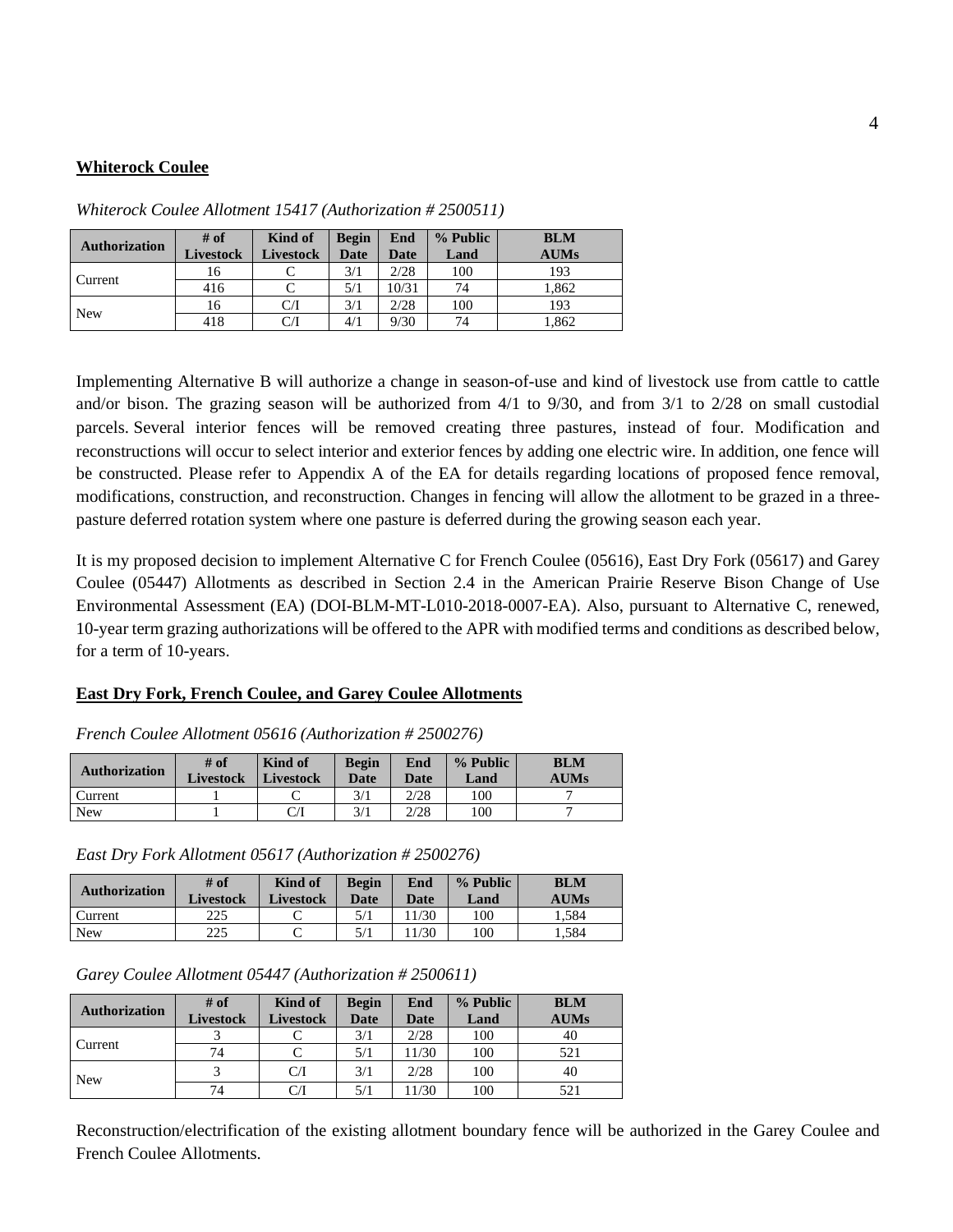# **TERMS AND CONDITIONS/STIPULATIONS**

In addition to the Standard Terms and Conditions found on all grazing permits, the following Terms and Conditions would apply to all allotments and Cooperative Range Improvement Agreements, as appropriate:

1. A *Livestock Control Agreement* or *Pasturing Agreement* must be filed with the authorized officer and approval received prior to any grazing use for livestock which graze the public lands that are being leased or are not owned by the permittee or lessee (43 CFR 4130.7(d)).

2. In order to improve livestock and rangeland management on the public lands, all salt and/or mineral supplements must be located at least 0.25 mile from water located on public land (any riparian area, wet meadow, or watering facility) (43 CFR 4130.3-2(c)).

3. Numbers of livestock may vary within the permitted season of use as long as the total permitted AUMs are not exceeded (HiLine RMP; BLM 2015a).

4. An Actual Livestock Grazing Use Report **must** be submitted to the Malta BLM Office within 15 days after livestock are removed from the Allotment(s).

5. All range improvements shall be installed, used, maintained, and/or modified on the public lands, or removed from these lands, in a manner consistent with multiple use management, and as agreed to in a Cooperative Range Improvement Agreement (43CFR 4120.3-l(a)) and contingent upon site-specific cultural resource inventory results.

6. All water developments and tanks will include functional wildlife escape ramps.

7. Per Appendix B of the HiLine RMP (BLM 2015a), all fences within 1.2 miles of Greater Sage-Grouse leks should be marked to decrease the chance of Greater Sage-Grouse collisions.

8. The authorized officer may modify terms and conditions of the permit or lease when the grazing use or related management practices are not meeting the land use plan, allotment management plan or other activity plan, or management objectives, or is not in conformance with the provisions of subpart 43 CFR 4180 Fundamentals of Rangeland Health and Standards and Guidelines for Grazing Administration.

9. Failure to pay grazing bills within 15 days of the due date specified in the bill shall result in a late fee assessment of \$25.00 or 10 percent of the grazing bill, whichever is greater, but not to exceed \$250.00. Payment made later than 15 days after the due date shall include the appropriate late fee assessment. Failure to make payment within 30 days may be a violation of 43 CFR 4140. l(b)(l) and shall result in action by the authorized officer under 43 CFR 4150.1 and 4160.1-2 (43 CFR 4130.8-l(t)).

10. All permits and leases shall be made subject to cancellation, suspension, or modification for any violation of these regulations or of any term or condition of the permit or lease (43 CFR 4130.3-l(b)).

11. If on-the-ground monitoring determines that livestock grazing has prevented suitable habitat conditions for Greater Sage-Grouse on more than half of three or more than three key monitoring sites within an allotment, livestock numbers will be reduced by 10 percent. They may be reduced another 10 percent the following year if habitat conditions remain unimproved. Livestock numbers would only be restored to full numbers when a management action plan is in place to correct the reason(s) for the failure. Desired Conditions for Greater Sage-Grouse Habitat are found in Table 2.3-2 of the HiLine RMP.

12. On permits containing both cattle and/or domestic indigenous livestock listed for Kind of Livestock, those permits will allow for any combination of cattle or domestic indigenous livestock during the listed season of use.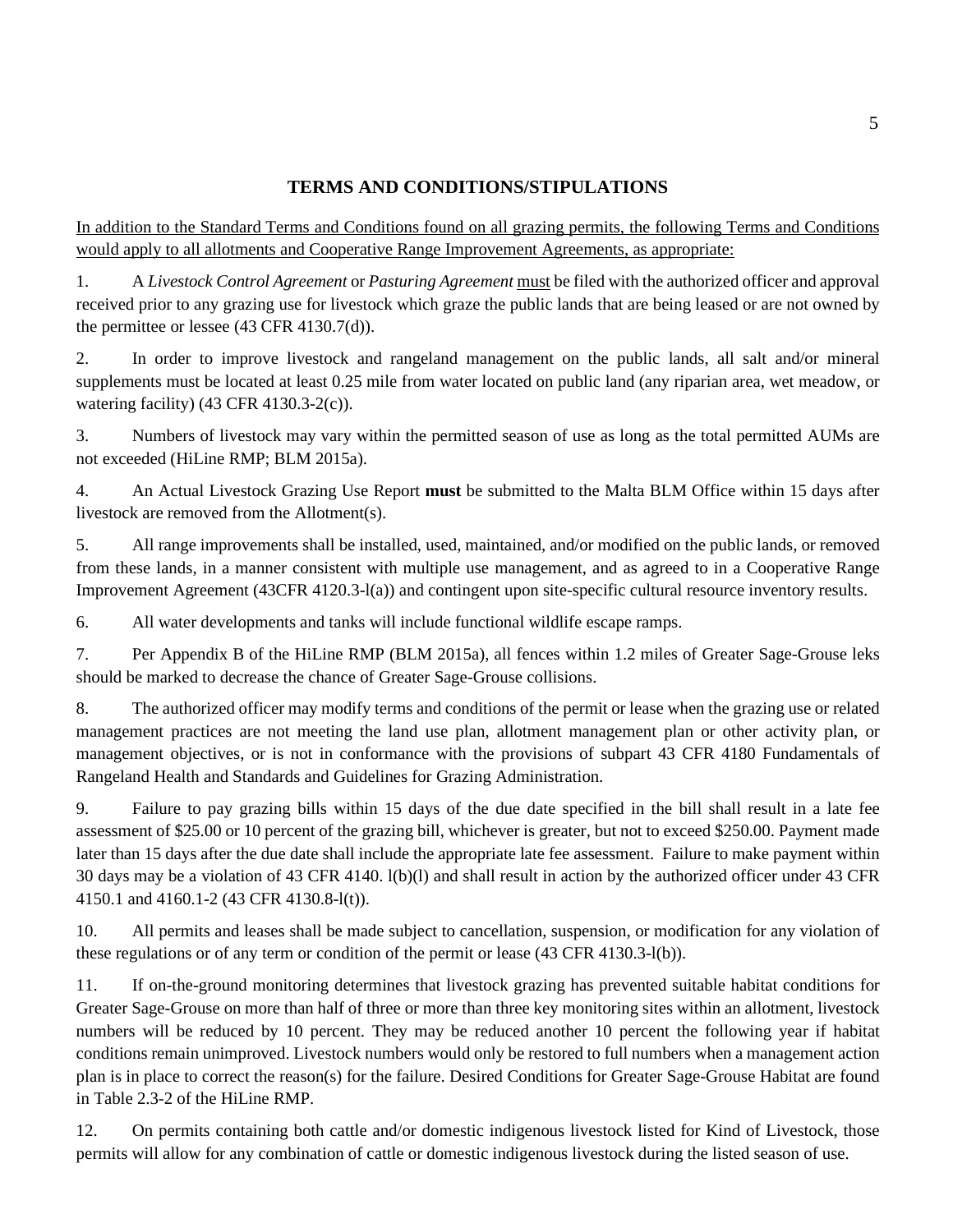13. Tagging or identification of individual bison would meet the requirements of Montana Department of Livestock.

14. Disease testing would meet Montana Department of Livestock requirements.

15. Except where otherwise indicated, allotments would be fenced as shown on fence maps (see **Appendix A of EA**, Maps), and fences would be maintained per specific standards (see **Appendix B of EA**, Fence Design and Maintenance). Range improvement projects will be constructed, maintained, modified, reconstructed in accordance with approved Cooperative Range Improvement Agreements established prior to implementation, Electric fence notification signs will be required at gates and cattle guards. Single cattleguards will be replaced with double cattleguards. Proper signage indicating electrified wire will also be installed. Gates would be non-electrified. Additional features to further ensure public safety will also be incorporated into project design, as needed.

16. To ensure adequate public vehicular access, gates and/or cattleguards will be installed in fences on every publicly accessible road or trail. Additional gates will be installed along fences where access is recommended by BLM. As a general rule, at least one gate will be installed every 0.50 mile and in sharp angle corners. The Permittee will be required to install additional gates, stiles, or fence ladders where additional public access may be needed in order to ensure public safety.

17. For all Active Use allotments, The Permittee has the flexibility to apply to turn out earlier or stay later up to 14 days on the allotment provided AUMs allocated are not exceeded. The application must be submitted to the BLM before the grazing use occurs, reviewed by BLM specialists and approved by the authorized officer.

18. Grazing use will be in accordance with the Selected Alternative as specified in the Final Decision for all allotments.

#### **RATIONALE**

The Selected Alternative best meets the purpose of and need for the Proposed Action because it responds to an external proposal and fully addresses BLM's need to consider changes in class of livestock, changes to seasons of use, construction, reconstruction, and/or removal of range improvement projects, allotment adjustments and administrative actions. The Selected Alternative provides for ten year permits that include terms and conditions that will either maintain and/or improve, or have no adverse effects on resource conditions and issues identified in Section 1.5 of the EA. The effects analysis in Chapter 3 indicates that the Selected Alternative, to a greater degree than other alternatives, meets BLM's need to respond to the proposal while incorporating terms and conditions that best facilitate management that will meet Standards of Rangeland Health (Standards) and conform to the Guidelines for Livestock Grazing Management (Guidelines). Because the effects analysis and Finding of No Significant Impact (FONSI) did not identify adverse effects and noted several instances where beneficial effects are expected to occur, the Selected Alternative was determined to be more responsive to the Purpose and Need than Alternative A or Alternative D.

Grazing permits contain terms and conditions determined by the authorized officer to be appropriate to achieve the management and resource condition objectives for the public lands and ensures conformance with Fundamentals of Rangeland Health (43 CFR §4130.3). Existing conditions for all seven of the allotments are described in land health assessments conducted by the Malta Field Office in 2016 and 2019. Additionally, Chapter 3 of the EA found that the allotments will continue to meet or make progress towards meeting Standards and Guidelines (August 1997) under all Alternatives, but to a greater degree for the Selected Alternative. Moreover, those areas being grazed by bison will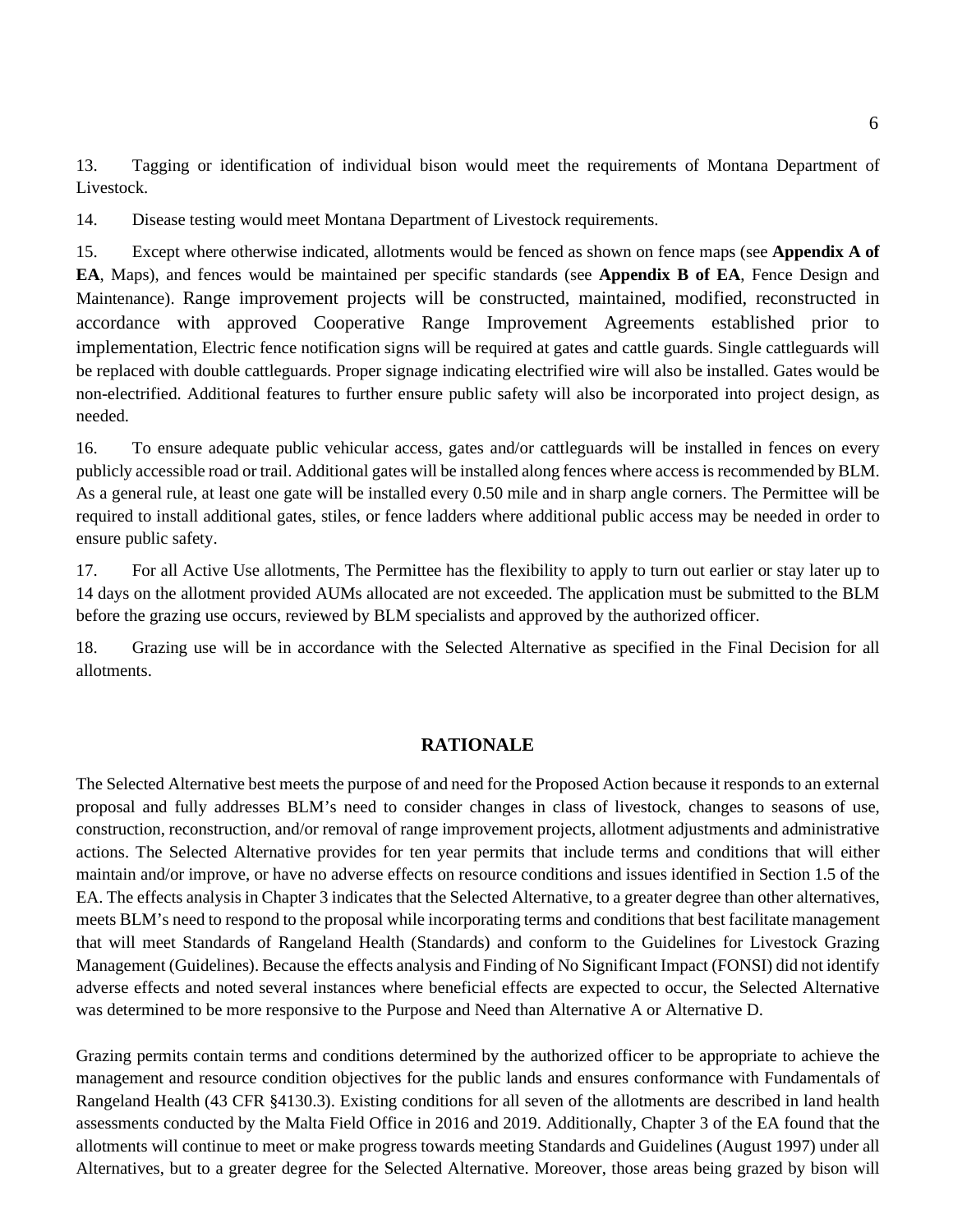experience improvements to vegetative communities including variation in vegetative communities, diversified vegetation and an increase in native plant species. Because bison tend to graze in patches, the result is a patchy distribution of vegetation that encourages plant species diversity by allowing forbs to flourish. Species such as Greater-Sage Grouse will benefit from an increase in native forbs. Because bison tend to spend less time and forage greater distances from water, improvements to riparian vegetation and riparian function will also be seen. This will improve habitat conditions for aquatic and riparian wildlife species, such as amphibians and riparian birds, by increasing the availability of habitat features, such as canopy cover and nesting sites, due to increased riparian vegetation diversity and abundance. Reduced erosion and sedimentation will improve in-stream habitat by improving water quality and hydrological function, which are important habitat characteristics for some special status fish species.

The Proposed Decision to implement the Selected Alternatives is in conformance with 43 CFR §4130.2 and 43 CFR §4130.3-2 because the grazing authorizations are being issued to a qualified applicant, include types of use, levels of use authorized, and specifies appropriate terms and conditions. The permittee is in substantial compliance with the rules and regulations and the terms and conditions in the existing permits; has demonstrated conformance with Standards of Rangeland Health (Standards) and Guidelines for Livestock Grazing Management (Guidelines) on all allotments, including where bison grazing is already authorized; and has a satisfactory record of performance. Domestic bison grazing is an authorized, managed and permitted use on BLM. Other similar BLM authorizations for privately controlled bison currently exist in the North Central Montana District, Montana/Dakotas and nationally. Kind of livestock, number of livestock, the period of use, the allotments to be used, and the amount of use are specified in the tables shown above for the Selected Alternative. Specific terms and conditions are being added to the permits to ensure conformance with Fundamentals of Rangeland Health and Standards and Guidelines for Grazing Administration (43 CFR §4130.3-1(c)). The associated permitted use specified is appropriately attached to the base property supporting the grazing permits. (43 CFR §4110.2-2). A proposal that contained a complete description of mandatory and other terms and conditions, range improvement projects and a description of associated grazing system that adequately serve as functional allotment management plans (43 CFR §4120.2) was appropriately filed with the authorized officer at the local Bureau of Land Management Office having jurisdiction over the public lands involved (§4130.1-1).

The proposed permits include other terms and conditions that specify the kind of livestock that will graze, including the type of domestic indigenous livestock authorized to graze, actual use reporting, and the percentage of public land use determined by the proportion of livestock forage available on public lands within the allotments. Other terms and conditions are specified in the grazing permits that assist in achieving management objectives and proper range management by identifying the kinds of livestock authorized to graze under specific terms and conditions (43 CFR §4130.3-2(e)). Preferable to Alternatives A and D, the Selected Alternatives best facilitates coordination of public land grazing management with intermingled and adjacent deeded base property (43 CFR §4100.0-2) because it reduces potential indirect effects to wildlife and special status species on adjacent and intermingled lands that may occur due to increases in the density of range improvements, such as fences and water features, which would likely increase on the adjacent private lands. These range improvements may not be constructed to wildlife-friendly standards, so the overall impact on some wildlife species could be detrimental. For example, while the amount of fencing that would be added to adjacent private lands is unknown, the need for additional fencing to be constructed by landowners to prevent livestock trespass from bison or under a No-Grazing scenario on BLM-administered lands could result in indirect impacts on Greater-Sage Grouse, including increased fragmentation, increased collisions with fences, and increased raptor predation from inappropriate fence location and design that provides for raptor perches (BLM 2013).

Bison will not be authorized in the East Dry Fork (05617) Allotment to allow for continued common cattle grazing which will best assist in the orderly administration of the public rangelands (43 CFR 4130.3-2). Selecting Alternative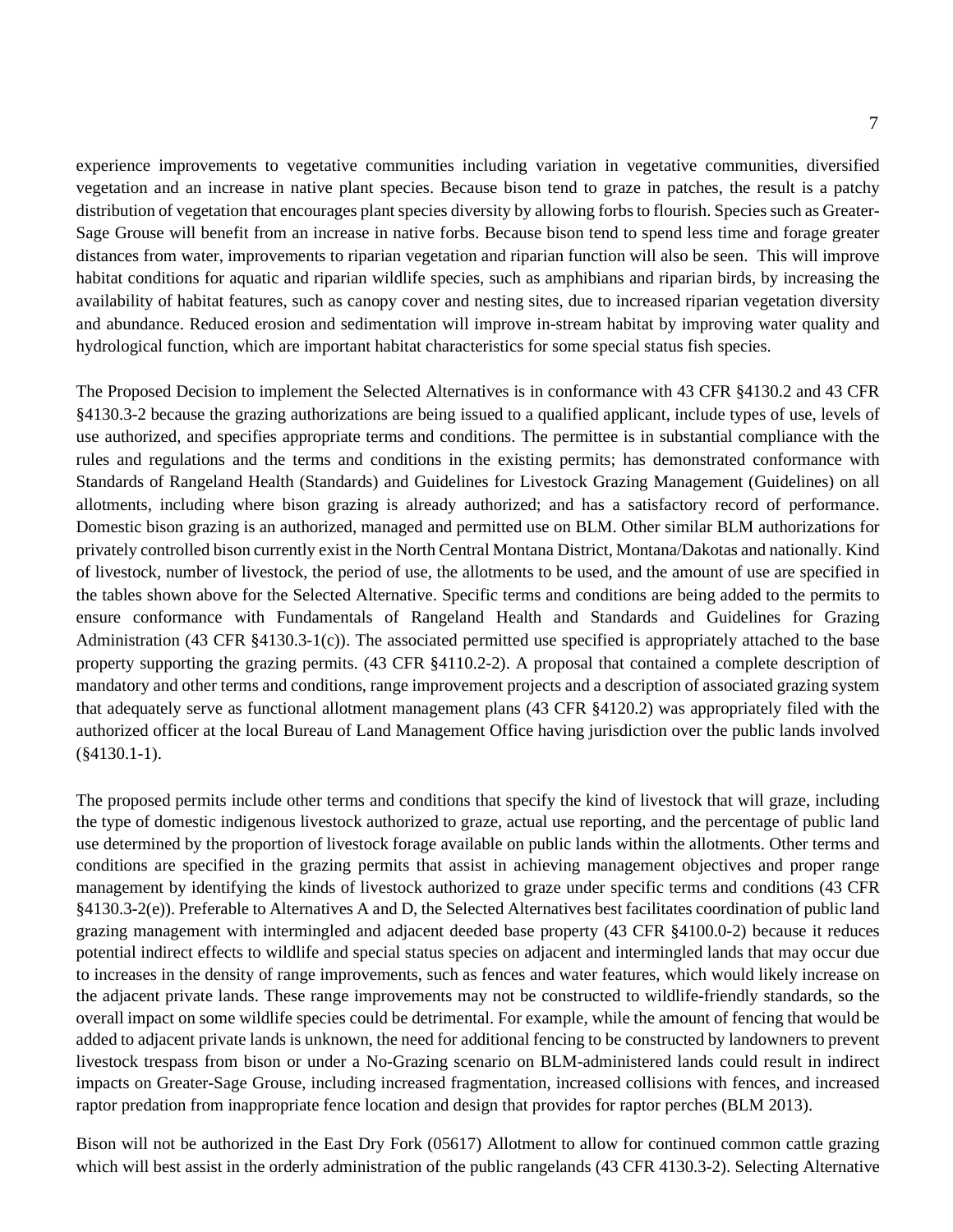C for East Dry Fork, Garey Coulee, and French Coulee Allotments responds to the proposal while continuing cattle grazing in the East Dry Fork Allotment while authorizing bison grazing in Garey Coulee and French Coulee Allotments.

Initially, APR proposed to fence a portion of the East Dry Fork Allotment (allowing for private use) and use that portion of the East Dry Fork Allotment in conjunction with the French Coulee and Garey Coulee Allotments in a grazing rotation (see Appendix A for map). After consulting with APR and the other operator in the East Dry Fork Allotment, no agreement could be reached on how to equitably divide up the East Dry Fork Allotment, therefore, Alternative C was selected for the East Dry Fork, French Coulee and Garey Coulee Allotments. APR will be required to run cattle in the East Dry Fork Allotment but will be allowed to run either cattle or bison in the French Coulee and Garey Coulee Allotments. French Coulee has only 80-acres of BLM administered lands and is already authorized as a custodial allotment. Garey Coulee will maintain its current season of use and the pasture fence will remain in place to maintain current grazing management practices.

Implementing the Selected Alternatives is in conformance with the Hi-Line District Resource Management Plan (RMP), approved in September 2015, The RMP considered a No-Bison Grazing Alternative but eliminated the alternative from detailed study because domestic bison grazing was determined to be consistent with federal regulations. Page 13 of the Hi-Line Proposed RMP/Final EIS states, "*Any future proposals to change the class of livestock from cattle to bison would be considered as provided by the grazing regulation".* The grazing regulations provide for authorizing grazing permits for privately owned indigenous animals. BLM has also permitted bison on allotments in other areas of Montana, Colorado, New Mexico, North Dakota, South Dakota, and Wyoming. Any future proposals to change the kind of livestock from cattle to bison would be considered as provided by the grazing regulations. A distinction is made between bison that are privately owned and considered livestock and those that are considered wildlife (publicly owned) that fall under the jurisdiction of the State of Montana. The Department of the Interior Bison Conservation Initiative (DOI 2008) provides guidance to address the health and genetic composition of the Department's bison herds in seven national wildlife refuges and five national parks, which are all outside of the planning area. Authorization of bison grazing through a grazing permit identifies bison as domestic and provides for management and control of these livestock.

The goal of livestock grazing in the RMP is to provide opportunities on the public rangelands for a maintainable level of livestock grazing consistent with multiple use and sustained yields. BLM prioritizes renewal of grazing permits in Priority Habitat Management Areas (PHMA) and includes assurances that if livestock use is adversely affecting Greater Sage-Grouse or their habitat, terms and conditions may be modified or changes in active use can be considered. Distribution of livestock, season, intensity, distribution and kind of livestock (including domestic bison) can be considered to meet seasonal Sage-Grouse habitat requirements. The Selected Alternatives include an additional term and condition to prevent deterioration of suitable habitat conditions for Greater sage-grouse habitat and identifies the desired conditions for Greater Sage-Grouse Habitat as identified in the RMP: *If on-the-ground monitoring determines that livestock grazing has prevented suitable habitat conditions for Greater Sage-Grouse on more than half of three or more than three key monitoring sites within an allotment, livestock numbers will be reduced by 10 percent. They may be reduced another 10 percent the following year if habitat conditions remain unimproved. Livestock numbers*  would only be restored to full numbers when a management action plan is in place to correct the reason(s) for the *failure. Desired Conditions for Greater Sage-Grouse Habitat are found in Table 2.3-2 of the HiLine RMP.* In addition, Grazing management will include a more standard season-of-use which includes both rest and deferred rotation grazing systems. Alternative B of the EA will allow bison to graze in early spring (April  $1<sup>st</sup>$ ) which will increase grazing intensity on some allotments, but the deferred grazing and rest-rotation grazing regimes will ensure that no two pastures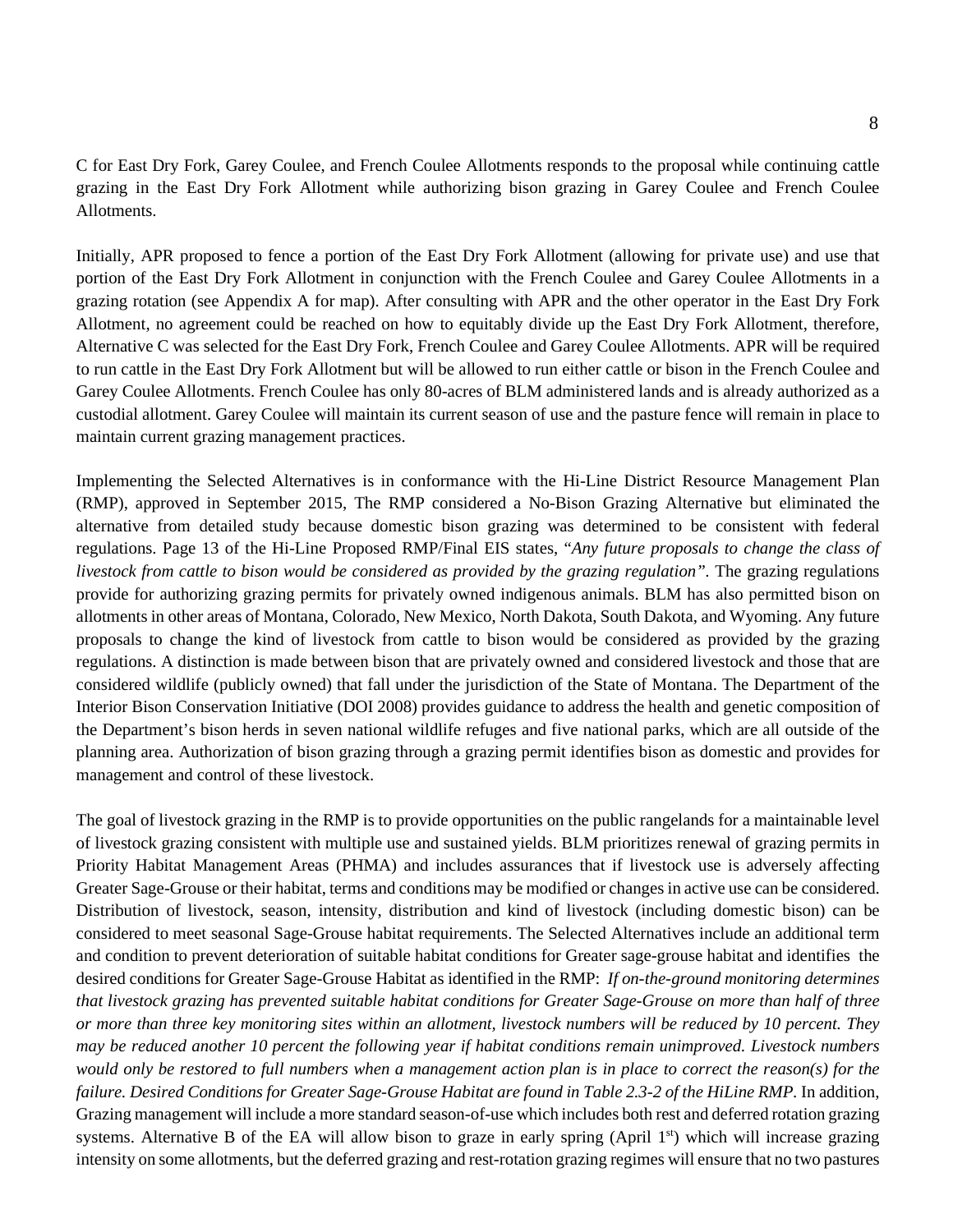will be used in consecutive years during the growing season. Grazing under Alternative C will continue in accordance with listed seasons on the permits which will result in conformance with Fundamentals of Rangeland Health and Standards and Guidelines for Grazing Administration.

Because bison move much greater distances each day (especially from water sources), and forage over much larger areas, the impacts from grazing during the growing season will be minimal. If grazing results in negative impact to rangeland health, a reduction of livestock numbers will occur in accordance with the terms and conditions of the permit. Smaller allotments or custodial pastures with small portions of BLM administer lands will be allowed to be used in conjunction with the operators grazing program as long as Standards and Guidelines continue to be met. Both Telegraph Creek and Box Elder Allotments will continue to be authorized for year-round grazing and monitored in order to study the effects of year-round bison grazing.

The objective of the RMP for livestock grazing is to manage livestock grazing to provide a sustained flow of local economic benefits and protect resource values. Change in use from cattle to domestic indigenous livestock under Alternative B and Alternative C of the EA showed relatively limited economic changes compared with the existing baseline economic conditions, and continuation of current management will not result in any adverse effects on disadvantaged communities that meet the criteria for consideration under environmental justice, including tribal entities. In addition, no scientifically and/or resource management-based reason was identified for why bison should not be permitted to graze BLM land as long as the owner of the animals qualifies as an applicant under the requirements of the grazing regulations. The EA further concluded that changes will not measurably contribute to public health and safety due to the limited potential for close, direct bison encounters with people. Appropriate levels and types of fencing are proposed to ensure safe containment. Montana Department of Livestock procedures for detecting and eradicating disease will be followed as required by law. Permittees will be required to install additional gates, stiles, or fence ladders where additional public access may be needed to ensure public safety.

The retention, modification (electrification), construction, removal of specific range improvement projects, as found in Appendix A of the EA, are consistent with 43 CFR §4120.3-1, 43 CFR §4120.3-2 and 43 CFR §4120.3-4 because installation, maintenance, removal and modifications are done in a manner to promote resource objectives consistent with multiple-use management. Any fence that is modified built and maintained will meet special conditions stipulated in the Cooperative Range Improvement Agreement (Form 4120-6), established prior to construction. Special conditions stipulated from design features identified in Appendix B of the EA. Under alternative B, fencing changes will result in 87.4 miles of fence to be retained, 43.9 miles of fence to be reconstructed, 35.7 miles to be reconstructed as electric, 5.2 miles of new fence to be built and, and 30.4 miles to be removed (see Appendix A). Under Alternative C, the reconstruction/electrification of boundary fences in Garey Coulee will modify fences to wildlife-friendly specifications. Overall, both Alternatives B and C incorporate wildlife friendly fence standards and modifications which will improve big game habitat by eliminating or reducing barriers to movement and improve big game migration by allowing wildlife to go over or under fences more easily. Modifying or reconstructing fences will improve habitat for special status species, such as Greater Sage-Grouse, that rely on large and contiguous areas of habitat to support home ranges and/or migration routes (Connelly et al. 2011). Fence removal will also decrease the availability of perches for avian predators in the area, which will potentially decrease mortality of Greater Sage-Grouse and other special status wildlife species that are vulnerable to avian predation. Private landowners in the analysis area continually construct, remove, and modify fences to meet their livestock operational needs.

The Proposed Decision to implement the Selected Alternative is in conformance with the Taylor Grazing Act of June 30, 1934, as amended because it provides for the continued administration, regulation and improvement of public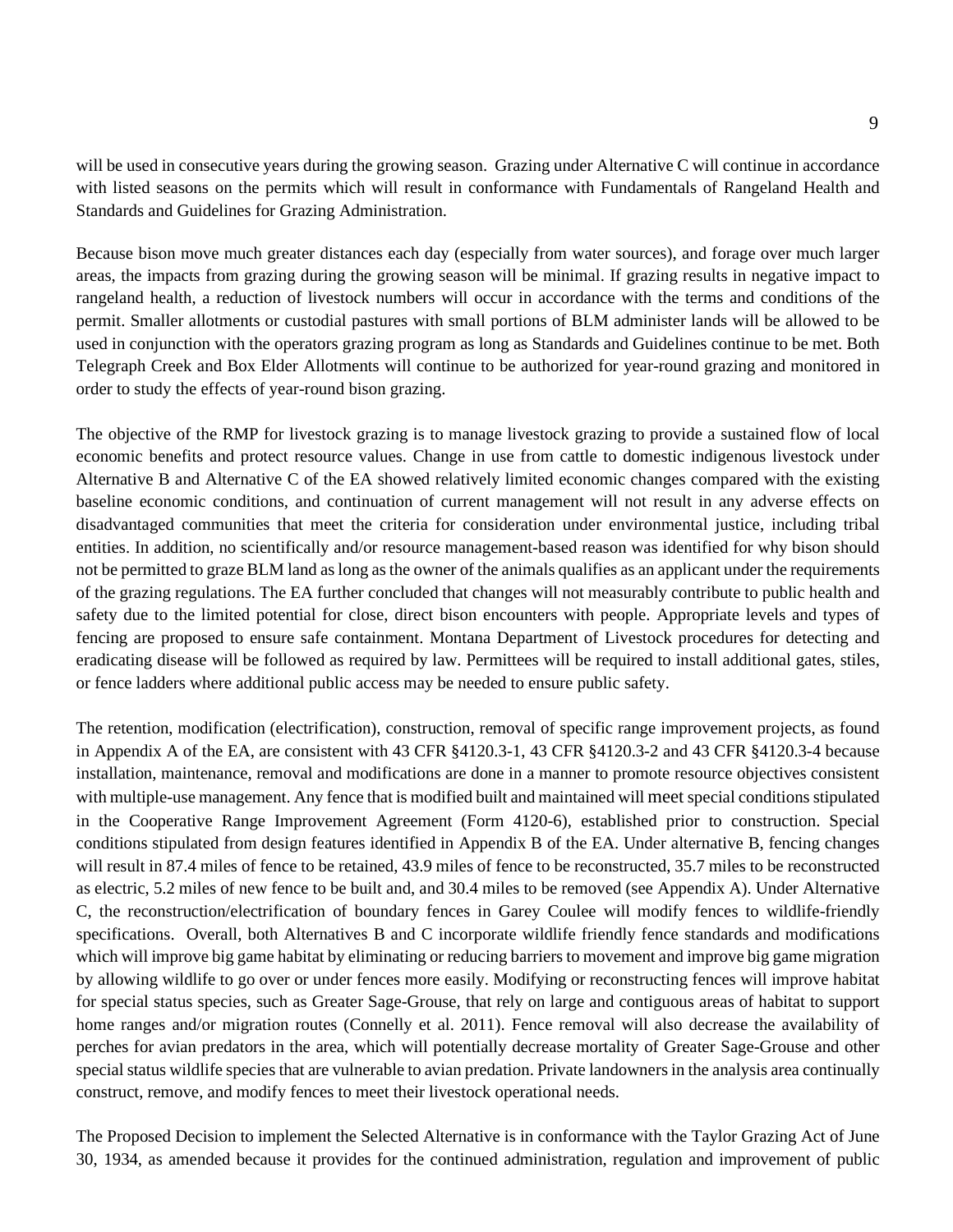rangelands and fulfills the federal government's involvement in rangeland management to address uncontrolled grazing and rangeland depletion and deterioration. This Proposed Decision is in conformance with the Federal Land Policy and Management Act (FLPMA, 1976) as amended because it incorporates terms and conditions appropriate for management of permitted lands.

Additionally, the Proposed Decision to implement the Selected Alternative is in conformance with the Federal Grazing Regulations because it will promote healthy sustainable rangeland ecosystems; promote the orderly use, improvement and development of the public lands; and continue efficient and effective administration of grazing of public rangelands by best facilitating coordination of public land grazing management with intermingled and adjacent deeded base property (43 CFR §4100.0-2).

Finally, given the level of public interest in the proposal, BLM initiated an increased effort to engage local and state cooperators and the interested public to the greatest extent possible. Consultation, cooperation and coordination requirements were met, or exceeded prior to issuance of the Proposed Decision in accordance with 43 CFR §4120.3, 40 CFR §1500.2(d) and 40 CFR §1406.6. The BLM provided a public scoping period, four public scoping meetings and an extended public comment period on the preliminary EA with an associated public meeting where further public comment was accepted. Supporting documents, project updates, contact information and opportunities to participate were available on BLM's ePlanning website. Though the proposal to allow domestic indigenous livestock grazing conflicts with views and opinions expressed among some users of public lands, such unfavorable views of the proposal itself do not constitute scientific controversy, disagreement about the nature of effects, or provide evidence that the project is not in conformance to BLM's statutory and regulatory requirements. Substantive comments that questioned a point of fact or policy, the accuracy of information, or the methodology or assumptions were fully considered as to whether potential changes for project and associated analysis were necessary. A summary of substantive concerns and BLM responses are available at the following web location: <https://eplanning.blm.gov/eplanning>ui/project/103543/510.

#### **AUTHORITY**

The following sections of the Code of Federal Regulations, Chapter 43, provide authority for the actions proposed in this grazing decision. The language of the cited sections can be found at a library designated as a federal depository or at the following web address:

#### <https://www.blm.gov/policy/im-2009-109>

§4100 Grazing Administration – Exclusive of Alaska; General §4100.0-2 Objectives §4100.0-3 Authority §4100.0-8 Land use plans §4110.1 Mandatory Qualifications §4110.2 Grazing preference §4110.2-2 Specifying grazing preference §4120.2 Allotment Management Plans §4120.3-1 Conditions for Range Improvements §4120.3-2 Cooperative Range Improvement Agreements §4120.3-4 Standards, Design, and Stipulations §4130.1-1 Filing Applications §4130.2 Grazing Permits or Leases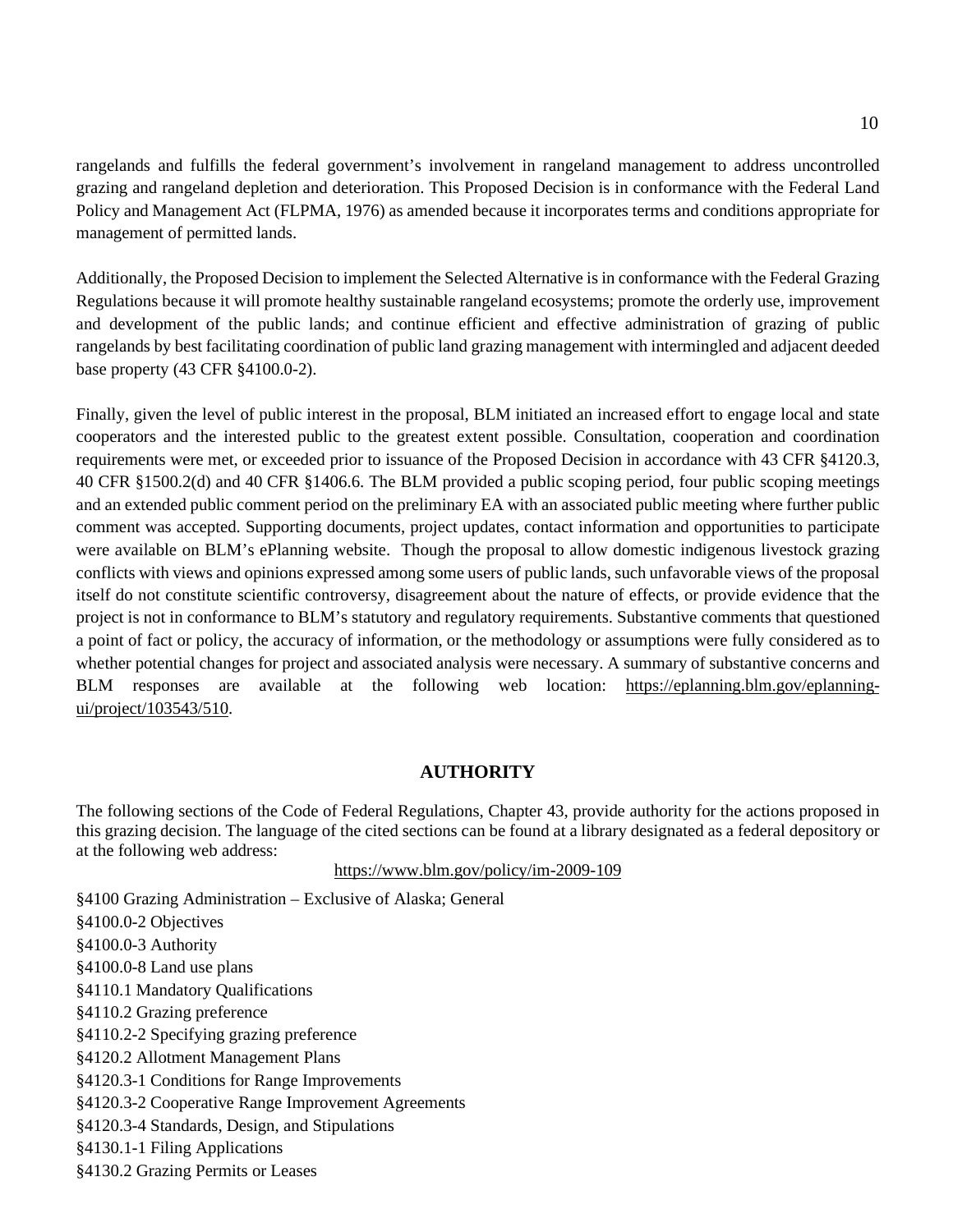§4130.3 Terms and Conditions §4130.3-1 Mandatory Terms and Conditions §4130.3-2 Other Terms and Conditions §4160.1 Proposed decisions §4160.2 Protests §4160.3 Final decisions §4160.4 Appeals §4180.1 Fundamentals of rangeland health §4180.2 Standards and guidelines for grazing administration

## **RIGHT OF PROTEST AND/OR APPEAL**

Any applicant, permittee, lessee or other interested public may protest the proposed decision under 43 CFR 4160.1 and 4160.2, within 15 days after receipt of such decision should be in writing and delivered to:

Tom Darrington, Field Manager Bureau of Land Management Malta Field Office 501 South Second Street East Malta, MT 59538

Any protest filed should document the reason(s) why the proposed decision is in error. The BLM can accept protest documents for consideration as specified in 43 CFR 4.22(a) and 4160.2

In accordance with 43 CFR 4 l 60.3(a), in the absence of a protest, the proposed decision will become the final decision of the authorized officer without further notice unless otherwise provided in the proposed decision.

In accordance with 43 CFR 4160.3(b), upon a timely filing of a protest, after a review of protest received and other information pertinent to the case, the authorized officer shall issue a final decision.

Any applicant, permittee, lessee or other person whose interest is adversely affected by the final decision may file a notice of appeal in writing for the purpose of a hearing before an administrative law judge in accordance with 43 CFR 4160.3(c), 4160.4, and 4.470. The notice of appeal must be filed within 30 days following receipt of the final decision or within 30 days after the date the proposed decision becomes final. The notice of appeal may be accompanied by a petition for a stay of the decision in accordance with 43 CFR 4.471 pending final determination on appeal. The notice of appeal and petition for a stay must be filed in the office of the authorized officer, as noted above. As defined in 43 CFR 4.22(a), "A document is filed in the office where the filing is required only when the document is received in that office during its regular business hours and by a person authorized to receive it. A document received after the office's regular business hours is considered filed on the next business day."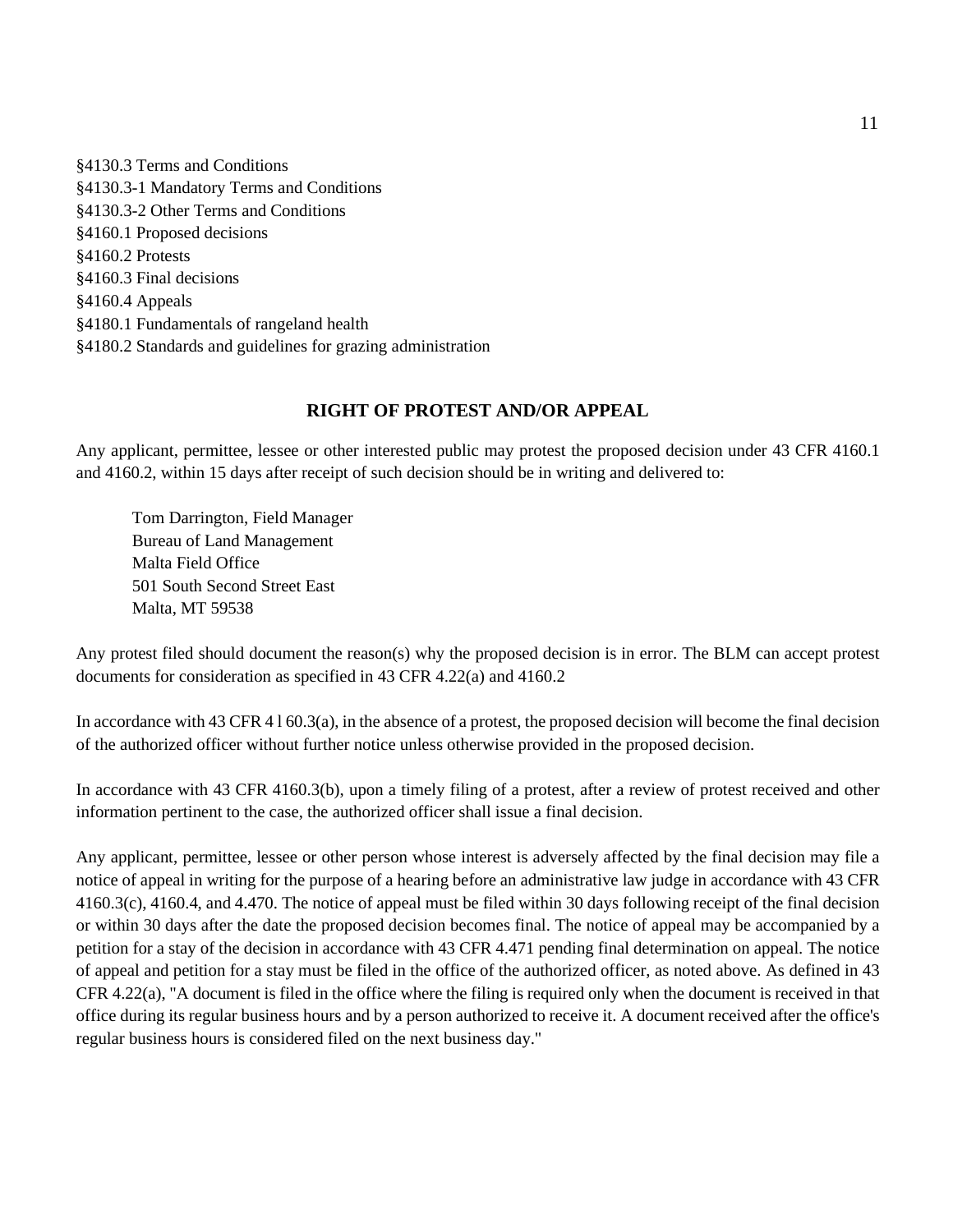Within 15 days of filing the appeal, the appellant must provide the BLM with proof of service to the other persons named in the Copies Sent To section of this decision in accordance with 43 CFR 4.470(a). A copy of the appeal must also be served on the Office of the Solicitor located at the address below in accordance with 43 CFR 4.413(a).

Office of the Solicitor, Billings Field Office, Rocky Mountain Region, Department of the Interior 2021 4th Avenue North, Suite 112 Billings, MT 59101

In accordance with 43 CFR 4.413(b), failure to serve a notice of appeal will subject the appeal to summary dismissal as provided in 43 CFR 4.402. Appellants are responsible for determining whether the Office of the Solicitor or other persons named in the decision will accept service of a notice of appeal and/or petition for stay electronically via email.

The appeal shall state the reasons, clearly and concisely, why the appellant thinks the final decision is in error and otherwise complies with the provisions of43 CFR 4.470.

Should you wish to file a petition for a stay, see 43 CFR 4.471 (a) and (b). In accordance with 43 CFR 4.471(c), a petition for a stay must show sufficient justification based on the following standards:

- (1) The relative harm to the parties if the stay is granted or denied.
- (2) The likelihood of the appellant's success on the merits.
- (3) The likelihood of immediate and irreparable harm if the stay is not granted, and
- (4) Whether the public interest favors granting the stay.

As noted above, the petition for stay must be filed in the office of the authorized officer and served in accordance with 43 CFR 4.471.

Any person named in the decision from which an appeal is taken (other than the appellant), who wishes to file a response to the petition for a stay, may file with the Departmental Cases Hearings Division, Office of Hearings and Appeals a motion to intervene in the appeal, together with the response, within 10 days after receiving the petition. The address for the Departmental Cases Hearing Division is:

Office of Hearings and Appeals U.S. Department of the Interior 351 South West Temple, Suite 6.300 Salt Lake City, Utah 84101